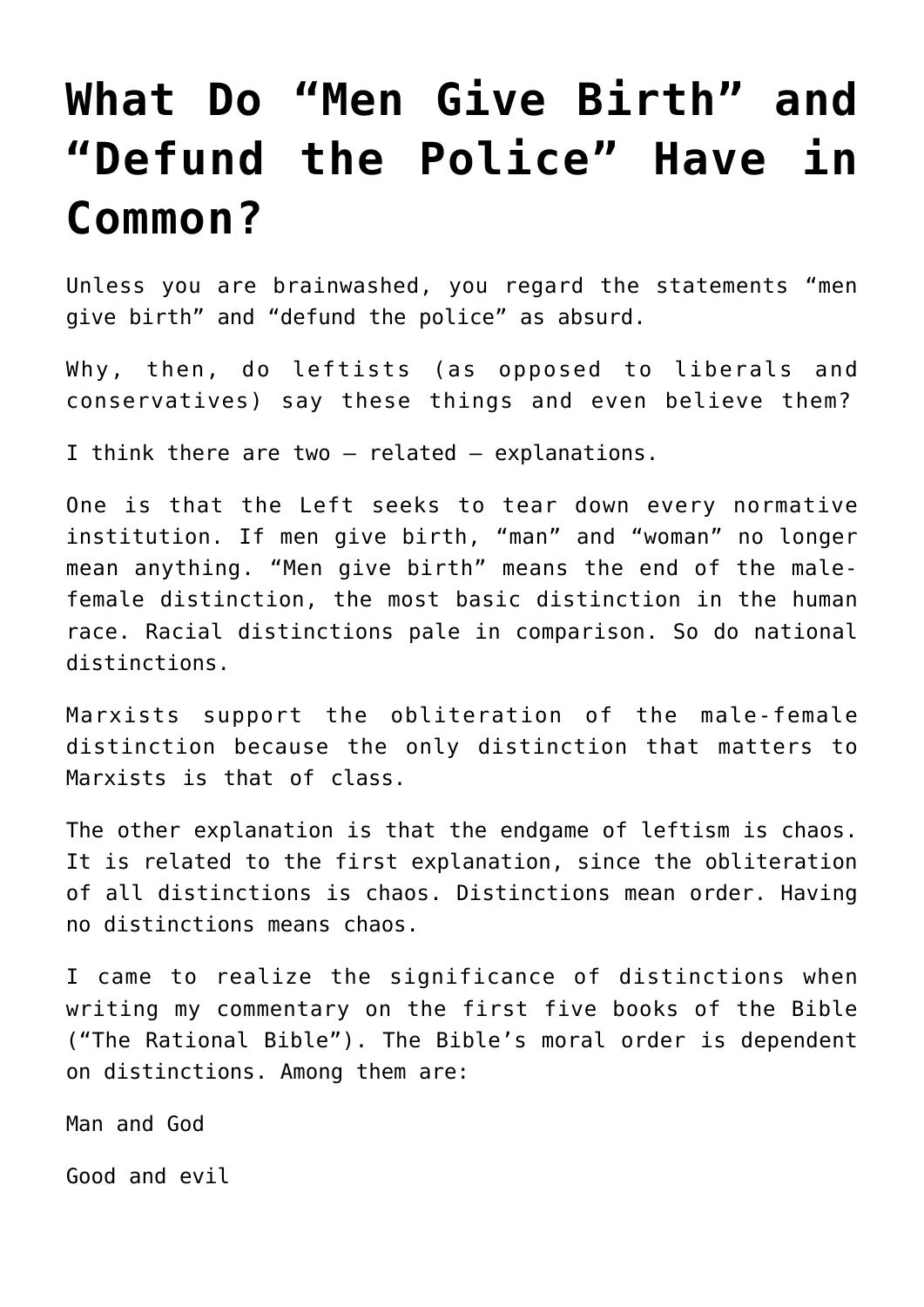Human and animal

Holy and profane

Parent and child

Man and woman

Beautiful and ugly

Distinctions are so important to the Judeo-Christian moral order and *weltanschauung* that making distinctions is what God did for the Six Days. While they are known as the Six Days of Creation, the fact is that after creating the "heavens and the earth," God does little creating. After Genesis 1:1 the only things God creates are the animals listed in 1:21 and the human being (1:27).

So, then, what did God do for the remainder of the Six Days? He created order out of chaos.

That's why the second verse of Genesis may well be the secondmost important verse in the Bible (Genesis 1:1 is the most important because if you don't accept its premise, none of what follows matters): "And all was null and void," meaning all was chaos.

Chaos is the natural state of the world. The transformation of chaos into order necessitated God.

Order is composed of distinctions. Natural order was dependent on the distinction between night and day and land and sea, and moral and social order was dependent upon the distinctions listed above. And while they are all dependent upon God, the Bible describes only one of them as "created" by God — the human being as male and female.

The Left seeks to obliterate these biblical distinctions:

The Left denies the distinction between man and God. As Marx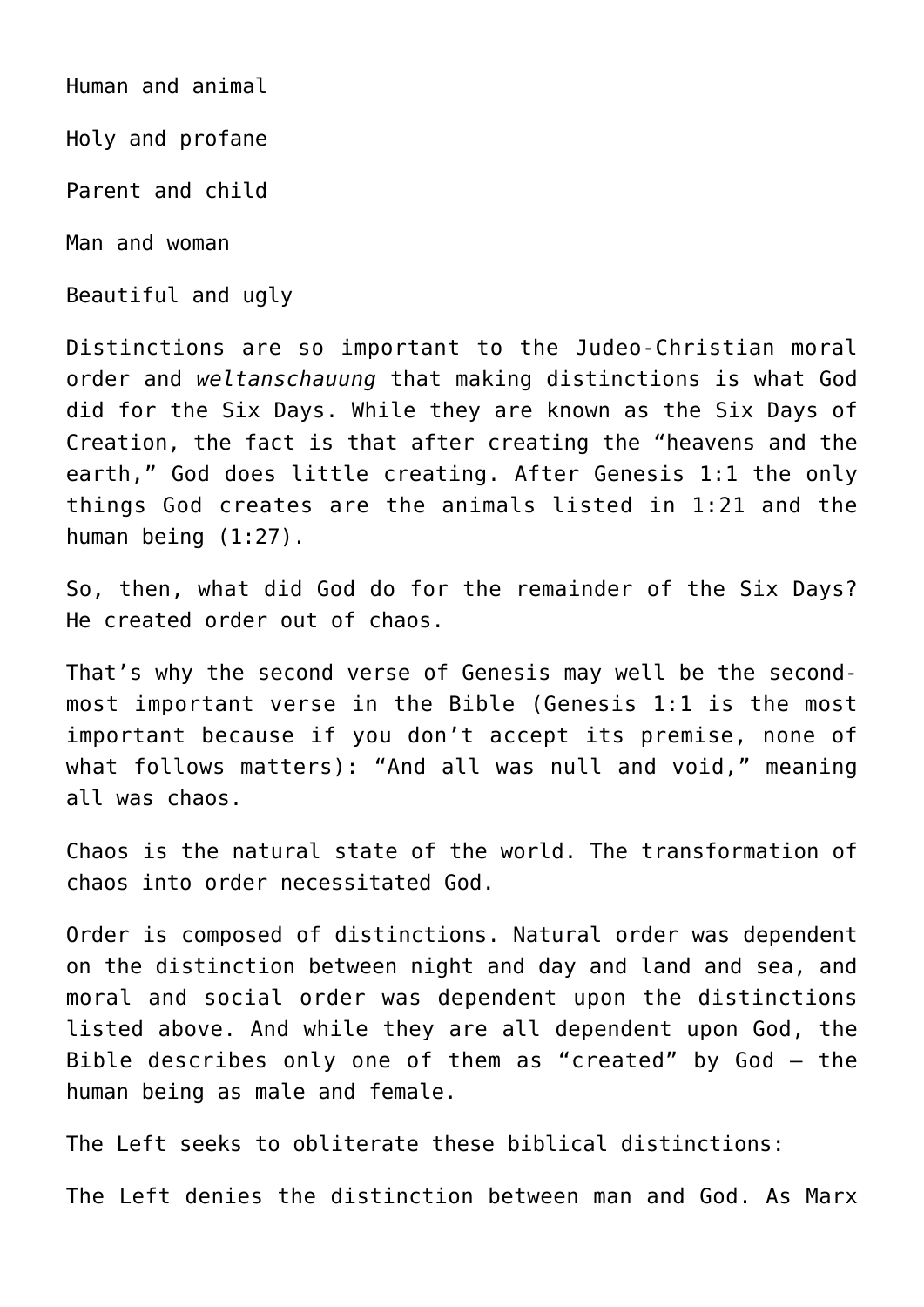said, "Man is God." The idea that there is a transcendent Being to which man owes moral obedience is anathema to the Left. Man is to answer only to himself (and ultimately to a left-wing state).

The Left denies the distinction between good and evil. On the Left, there is no objective morality. Good and evil are subjective, determined by the individual and the community.

The Left denies the distinction between human and animal. According to the largest animal rights organization, People for the Ethical Treatment of Animals (PETA), for example, there is no moral difference between a chicken and a human being. They are equally valuable — so much so that, according to PETA, there is no moral difference between a barbecued chicken in America and a cremated Jew in the Holocaust.

The Left denies the difference between the beautiful and the ugly in art. That explains the ugly music and architecture and the meaningless art the art world, led by the Left, has produced for a century.

And now the Left denies the difference between man and woman.

What is this all about? It is all about rejecting the divine order which made civilization possible and returning to chaos. That why "men give birth" is related to "defund the police." Both lead to chaos.

If you ask those who claim that men give birth or who seek to defund the police, "Do you believe in chaos?" most won't know what you're talking about. On a conscious level, chaos is not what the Left seeks.

But it is what the Left creates. The war against Western civilization is a war against distinctions and order. That's why the Left loathes talk about Judeo-Christian and biblical values. These values represent the divine moral and social distinctions and subsequent order that constitute Western